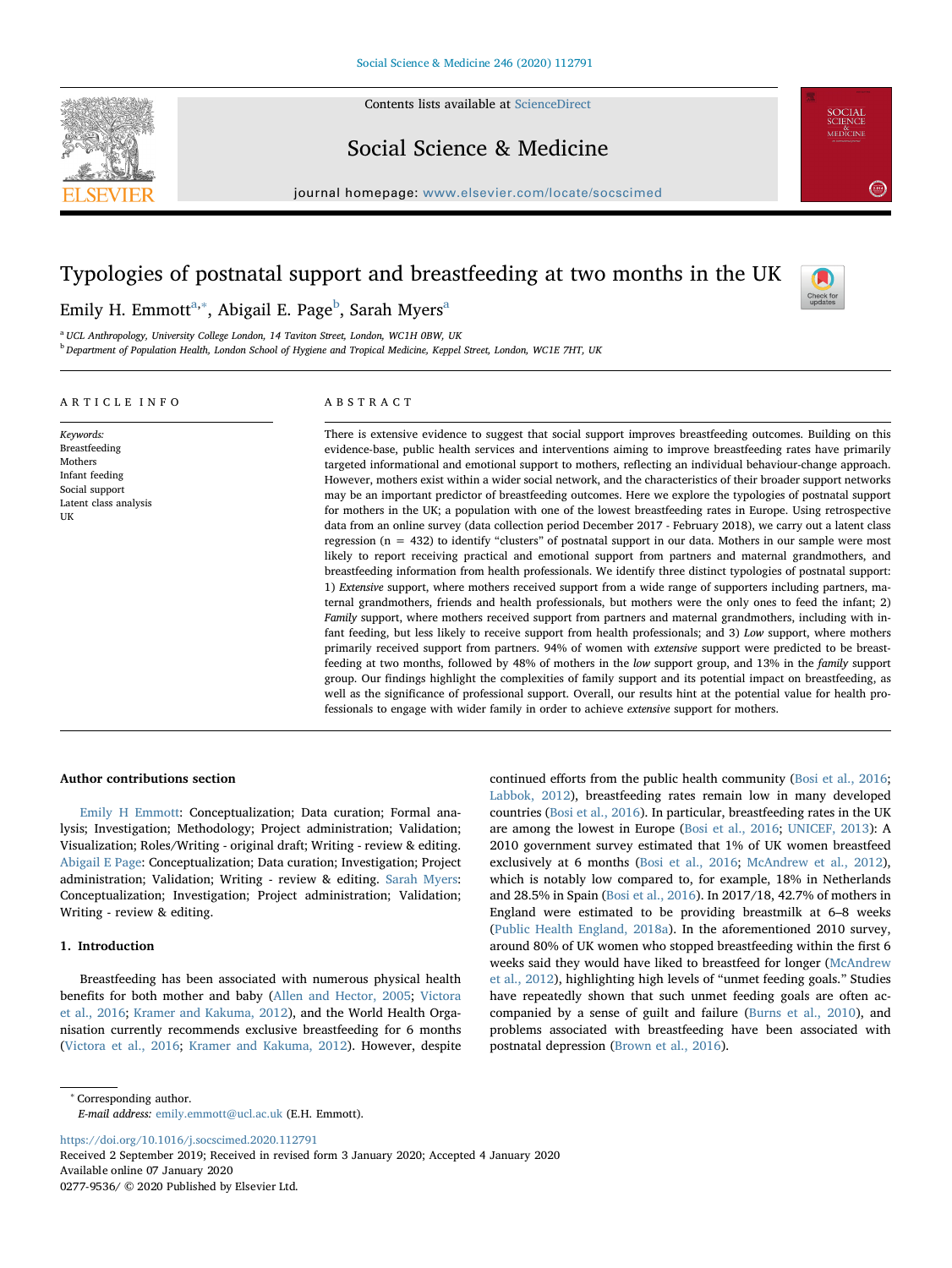Most mothers in the UK seem to share goals with the broader public health community in that they want to breastfeed, and breastfeed for longer. Why, then, are so many mothers currently struggling to meet their feeding goals? Studies suggest that the reasons for early breastfeeding cessation are multi-faceted and complex ([Thulier and Mercer,](#page-10-6) [2009\)](#page-10-6), spanning individual circumstance as well as socio-cultural factors. Many Western countries have a recent history of predominant formula feeding [\(Fomon, 2001](#page-9-4)), meaning the cultural norms for breastfeeding have been weakened. Many mothers are unable to draw on adequate breastfeeding support from family, friends, and sometimes from health professionals; and in some cases are discouraged by them from breastfeeding [\(Hoddinott and Pill, 1999;](#page-9-5) [Fox et al., 2015;](#page-9-6) [Taylor](#page-10-7) [et al., 2019\)](#page-10-7). Further, studies suggest mothers are often underprepared for the challenges of breastfeeding due to unrealistic messaging: Breastfeeding in the West is often promoted as being "natural," which can lead to misconceptions that it is an instinctive/easy behaviour ([Fox](#page-9-6) [et al., 2015](#page-9-6); [Brown, 2016](#page-9-7); [Martucci and Barnhill, 2018;](#page-10-8) [Williamson](#page-10-9) [et al., 2012\)](#page-10-9) – when in fact many women find breastfeeding challenging ([Fox et al., 2015](#page-9-6); [Taylor et al., 2019](#page-10-7); [Brown, 2016;](#page-9-7) [Williamson et al.,](#page-10-9) [2012;](#page-10-9) [Scott and Colin, 2002](#page-10-10); [Guyer et al., 2012\)](#page-9-8). Overall, the lack of practical breastfeeding knowledge, combined with the shortage of breastfeeding support, leaves mothers vulnerable to breastfeeding challenges [\(Fox et al., 2015](#page-9-6)).

In response to such findings, public health services and interventions have focused on providing breastfeeding support, typically entailing provision of advice and information to mothers via health professionals or trained peer supporters [\(McFadden et al., 2017](#page-10-11); [Emmott](#page-9-9) [and Mace, 2015\)](#page-9-9). A recently updated Cochrane review of breastfeeding interventions found that support from health professionals and trained peers was associated with increased breastfeeding duration [\(McFadden](#page-10-11) [et al., 2017\)](#page-10-11). However, in the UK, the majority of randomised control trials (RCTs) have been ineffective at increasing breastfeeding initiation or duration ([Hoddinott et al., 2011\)](#page-9-10), and a systematic review of peersupport RCTs did not find evidence that such interventions improved breastfeeding outcomes [\(Jolly et al., 2012\)](#page-10-12). While there are multiple causes leading to unsuccessful interventions ([Hoddinott et al., 2011](#page-9-10)), we note that the current public health approach around breastfeeding typically focuses on a narrow pool of individuals as supporters, usually health professionals or trained peers, and sometimes fathers ([Emmott](#page-9-9) [and Mace, 2015](#page-9-9)). Interventions and policies in the UK are generally designed around individual behaviour change ([Hoddinott et al., 2011](#page-9-10)), meaning they primarily target the mother. These approaches overlook the fact that mothers exist within a wider social network where friends and family influence maternal attitudes, knowledge, and experience of breastfeeding ([Hoddinott and Pill, 1999](#page-9-5); [Fox et al., 2015](#page-9-6); [Emmott and](#page-9-9) [Mace, 2015](#page-9-9); Cliff[ord and McIntyre, 2008](#page-9-11); [Schafer et al., 2016](#page-10-13); [Lavender](#page-10-14) [et al., 2006\)](#page-10-14). The core aim of our study is to broaden the focus of breastfeeding support to include wider family and friends, as well as health professionals, and examine its associations with breastfeeding outcomes in the UK.

# 1.1. The importance of wider support

Taking an evolutionary anthropological approach, we conceptualise breastfeeding as a "costly" maternal-investment behaviour ([Emmott](#page-9-9) [and Mace, 2015\)](#page-9-9): Exclusive breastfeeding is estimated to require 450–700 kcals a day [\(Butte and King, 2005](#page-9-12)), increasing maternal nutritional requirements [\(Marlowe, 2003](#page-10-15)). Prolonged infant carrying, which often goes hand-in-hand with on-demand feeding, can be as energetically expensive as breastfeeding itself [\(Wall-Sche](#page-10-16)ffler et al., [2007\)](#page-10-16). On top of these energetic costs, breastfeeding often conflicts with other maternal activities leading to high opportunity costs ([Emmott and Mace, 2015;](#page-9-9) [Emmott et al., 2019](#page-9-13); [Quinlan and Quinlan,](#page-10-17) [2008;](#page-10-17) [Hawkins et al., 2007;](#page-9-14) [Cardenas and Major, 2005](#page-9-15)). For example, breastfeeding often conflicts with maternal labour: In developed populations, full-time maternal employment has been associated with a higher risk of breastfeeding cessation compared to part-time employment [\(Hawkins et al., 2007;](#page-9-14) [Cardenas and Major, 2005;](#page-9-15) [Johnston and](#page-10-18) [Esposito, 2007;](#page-10-18) [Fein et al., 2008\)](#page-9-16). This conflict between breastfeeding and maternal labour is also observed cross-culturally, including in natural-fertility and subsistence populations [\(Emmott et al., 2019](#page-9-13); [Quinlan and Quinlan, 2008](#page-10-17)). In such populations, mothers are unable to simultaneously breastfeed and adequately provide for themselves and their infant on their own ([Emmott et al., 2019;](#page-9-13) [Quinlan and Quinlan,](#page-10-17) [2008\)](#page-10-17). Consequently, mothers receive extensive support from a range of sources – including fathers, grandparents, aunts, uncles, and many nonrelatives, leading to a communal childrearing system ([Emmott et al.,](#page-9-13) [2019;](#page-9-13) Quinlan [and Quinlan, 2008](#page-10-17); [Du et al., 2019;](#page-9-17) [Page et al., 2017\)](#page-10-19).

While the childrearing systems in developed populations have arguably shifted from communal care to intensive parenting [\(Faircloth](#page-9-18) [et al., 2014\)](#page-9-18), we nonetheless hypothesise that mothers in the West require extensive support from a wide range of individuals for successful breastfeeding. This has, to some extent, been evidenced in qualitative studies of maternal experiences of breastfeeding support. For example, focusing specifically on the UK, in a study of 23 mothers and their families in North-West England, mothers discussed the lack of wider family support as a barrier to breastfeeding, while acknowledging the benefits of support from partners, family and friends ([Lavender et al.,](#page-10-14) [2006\)](#page-10-14). Similarly, in a study of mothers attending Breastfeeding Cafés across England, mothers discussed how the views and actions of health professionals, friends and family all facilitated or undermined breastfeeding ([Fox et al., 2015](#page-9-6)). These realities and experiences of mothers indicate that the availability of support from a broad range of individuals may be an important determinant of breastfeeding outcomes in developed populations.

However, at present, very little is known around the wider support networks of mothers in the UK: Available quantitative studies often take a dyadic approach to breastfeeding support, where a specific supporter, usually a health professional or a trained peer supporter, delivers breastfeeding information and advice to the mother [\(McFadden et al.,](#page-10-11) [2017\)](#page-10-11). While qualitative studies have identified a range of individuals as important sources of support, studies tend to focus on understanding the meanings and consequences behind instances of support, rather than build up a picture of the broader support system. While such studies are highly valuable, we are yet to develop a good understanding of the characteristics of maternal support networks in the UK, and how these associate with breastfeeding outcomes. From a public health perspective, for breastfeeding support initiatives to be maximally effective, they must complement and work with the existing support system around mothers. A crucial step is therefore to understand who supports mothers with infants, and whether there are any systematic patterns in the sources of support.

# 1.2. The importance of the types of support

An additional point to consider alongside who helps is how individuals help mothers. In social epidemiology, social support has been broadly conceptualised as a "resource transfer" from one person to another [\(Stansfeld et al., 2006](#page-10-20)). Such support has been categorised into emotional and informational support, where individuals are provided with information and encouragement which improves their skill, selfappraisal and self-esteem, and practical or instrumental support, where individuals are supported via direct or tangible actions ([Stansfeld et al.,](#page-10-20) [2006\)](#page-10-20). While there is theoretical recognition that different types of support may lead to different health and behavioural outcomes ([Stansfeld et al., 2006](#page-10-20)), studies rarely define or clarify the types of support being investigated. Social support is often described as complex and multifaceted ([McFadden et al., 2017;](#page-10-11) [Hoddinott et al., 2011\)](#page-9-10), but the majority of studies focus on informational and/or emotional support, meaning our current understanding of practical support and breastfeeding outcomes is limited ([Emmott and Mace, 2015\)](#page-9-9). From an evolutionary anthropological perspective, we hypothesise that the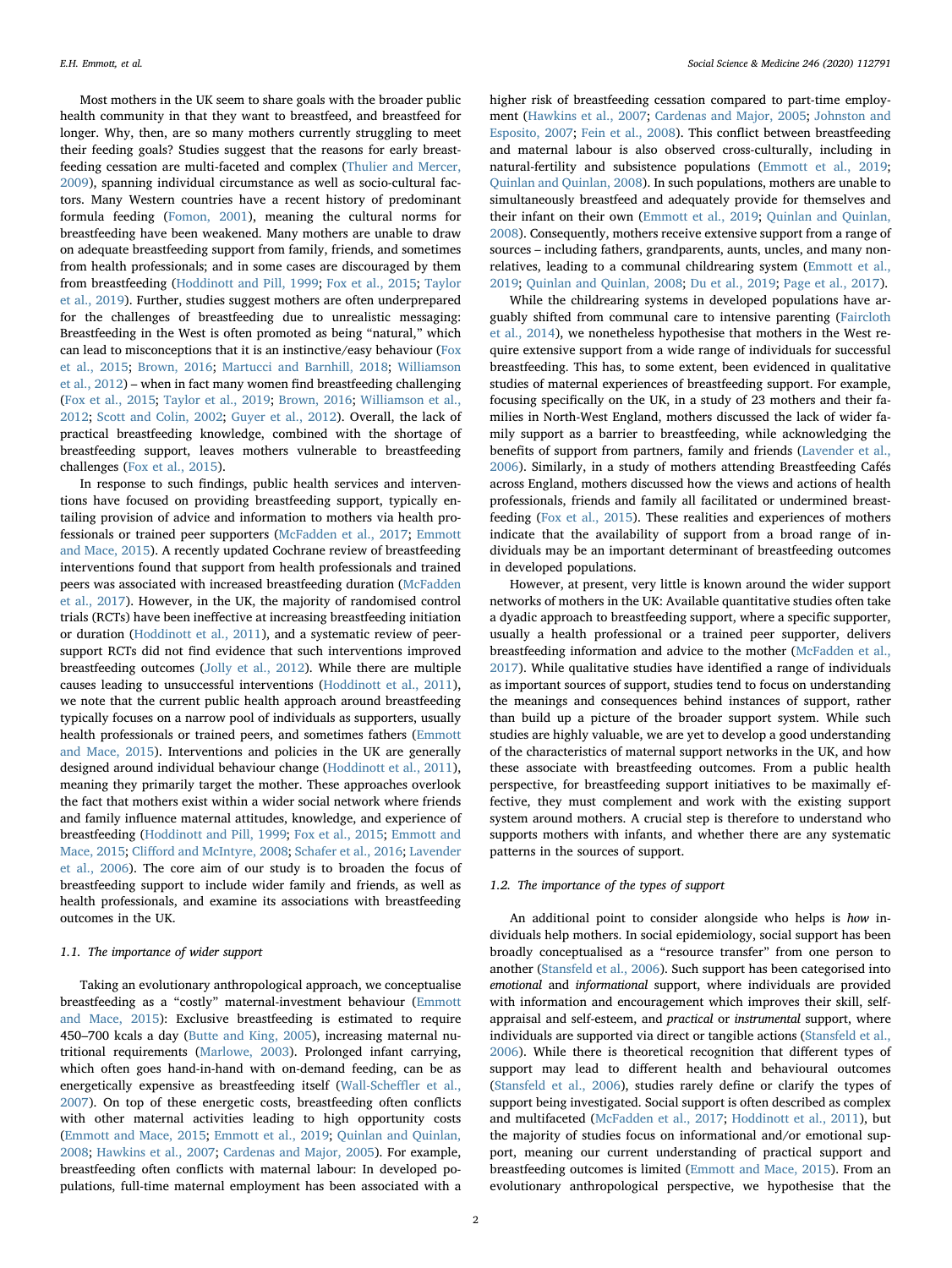different types of support – informational, emotional and practical – will have different pathways and effects on maternal breastfeeding ([Tully and Ball, 2013\)](#page-10-21):

- 1. Informational support involves knowledge transfer about infant feeding from the supporter to the mother. This may encourage breastfeeding via breastfeeding promotion, where discussion and knowledge of breastfeeding alters maternal perceptions of breastfeeding, normalising the activity [\(Emmott and Mace, 2015\)](#page-9-9). Informational support may also increase maternal breastfeeding skill, thereby reducing the costs associated with breastfeeding. Note, the positive association between informational support and breastfeeding is contingent on the information being accurate, useful and helpful: Studies suggest conflicting and inaccurate information can undermine breastfeeding [\(Fox et al., 2015;](#page-9-6) [Taylor et al., 2019](#page-10-7)). Further, mothers in England have reported receiving information which "pushed breastfeeding" ([Burns et al., 2010](#page-9-2)). Such dictative informational transfers have been perceived as unhelpful and even harmful by mothers ([Taylor et al., 2019;](#page-10-7) [Burns et al., 2010](#page-9-2)), meaning information in itself is not necessarily supportive.
- 2. Emotional support is often expressed as empathy and connectedness between the supporter and the mother, which may or may not be related to infant feeding. Such support may signal the strength and availability of practical support mothers can draw on in future. Where mothers have a desire to breastfeed, knowing that "help is available" may promote breastfeeding by lowering the perceived opportunity costs of breastfeeding ([Tully and Ball, 2013\)](#page-10-21). Indeed, numerous studies on Western populations suggest emotional support is greatly valued by mothers, and seems to coexist with the perception of being able to rely on someone for support [\(Fox et al.,](#page-9-6) [2015](#page-9-6); [Negron et al., 2013;](#page-10-22) [Schmied et al., 2011\)](#page-10-23). In contrast, the lack of emotional support may act as a barrier in accessing other forms of support. For example, in one qualitative study in England, lack of empathy from health professionals led to mothers being hesitant about asking for practical support [\(Fox et al., 2015\)](#page-9-6).
- 3. Practical support involves direct action, for instance helping with childcare or providing financial assistance, which is likely to influence the costs and benefits of breastfeeding [\(Tully and Ball, 2013](#page-10-21)). Importantly, practical support is theorised to increase or decrease breastfeeding, depending on the local ecology and type of activity [\(Emmott and Mace, 2015;](#page-9-9) [Emmott et al., 2019;](#page-9-13) [Tully and Ball,](#page-10-21) [2013](#page-10-21)). Complementary support activities, such as helping with household labour, is thought to remove the need for mothers to carry out such activities, allowing mothers to invest more time and energy into breastfeeding. In contrast, conflicting support activities are those which clash with breastfeeding, thereby increasing the opportunity costs around breastfeeding. For example, high levels of infant care has been theorised and described to conflict with breastfeeding, which may create incentives for mothers to stop breastfeeding ([Emmott and Mace, 2015](#page-9-9); [Lavender et al., 2006](#page-10-14)). In the UK Millennium Cohort Study, proxies of practical support from fathers and grandmothers, including paternal caregiving, have been associated with shorter breastfeeding duration [\(Emmott and Mace,](#page-9-9) [2015](#page-9-9)).

Overall, there is theoretical grounding and increasing indirect evidence to predict that the different types of support from different individuals may have different effects on breastfeeding. Consequently, examining the characteristics of the wider support system around the mother, rather than looking at individual support, could improve our understanding of how social support influences breastfeeding outcomes. For breastfeeding support initiatives to effectively address "unmet feeding goals" in the UK, a holistic understanding of the postnatal support around mothers could be crucial.

#### 1.3. Current study

The aim of the current study is to improve understanding of the characteristics and consequences of the wider support around mothers in the UK. Specifically, using data from a convenience-sampled retrospective online survey, we explore the typologies of postnatal support and their associations with breastfeeding. We focus on support in the first few weeks after birth; a crucial period where mothers require high levels of support [\(Negron et al., 2013](#page-10-22)) which may be particularly important for breastfeeding outcomes ([Hoddinott et al., 2011](#page-9-10)). We examine their associations with breastfeeding at two months (2 m), which is Public Health England's Key Performance Indicator for breastfeeding ([Public Health England, 2018a\)](#page-10-5). Importantly, we extend the typical view of key supporters to include family, friends and health professionals, and distinguish between the different types of support (informational, emotional and practical support).

# 2. Methods

#### 2.1. Survey development and data collection

Here, we use data from a retrospective online survey. The survey was developed as part of a wider project on social support and maternal experience (<https://osf.io/7kb5q/>), hosted on Opinio (survey platform; [http://objectplanet.com/opinio/\)](http://objectplanet.com/opinio/). The final survey included questions on participant characteristics, household characteristics, child characteristics, birth experiences, support experiences and infant feeding experiences, taking 15–20 min to complete. An earlier version of the survey was independently tested and reviewed by two women unrelated to the project, who did not take part in the final survey. For more information on the survey, see [https://osf.io/dbtpy/.](https://osf.io/dbtpy/)

Women were eligible to take part in the survey if they currently lived and last gave birth in the UK, and their youngest child was under 24 months old at the time of the survey. As an exploratory study, we took an opportunistic approach and recruited participants through convenience-sampling between December 2017 and February 2018. While convenience-sampling is likely to introduce recruitment bias, it is cost and time efficient ([Etikan et al., 2015\)](#page-9-19). Survey adverts were posted on Twitter and Facebook (social networking sites), as well as Netmums (forum-based parenting website). Specifically for Facebook, survey adverts were posted on parenting-related Facebook groups with the permission of group administrators. The Facebook groups were diverse, including parenting groups, infant feeding support groups, and secondhand baby-item groups. Note, studies have shown that social media survey recruitment can lead to an increased proportion of middle-class participants ([Topolovec-Vranic and Natarajan, 2016\)](#page-10-24); however, this trend is not consistent, and it can be an effective way to recruit "hardto-reach" populations ([Topolovec-Vranic and Natarajan, 2016](#page-10-24)). We specifically targeted local Facebook groups based around the UK in an attempt to diversify our sample.

Survey adverts did not explicitly mention breastfeeding, but focused on support for new mothers and maternal experience (see supplementary information; SI). On the survey landing page, participants were informed that there would be some questions about infant feeding, with an explicit statement that it did not matter whether infants were breastfed or formula fed. While the survey could be accessed via mobile phone devices, participants were informed that it may be easier to take the survey on a personal computer/laptop. Multiple-entries were prevented using IP-address checks. Overall, 701 eligible mothers took part in the survey. Ethical approval for the survey was obtained from the UCL Research Ethics Committee (ref: 11479/001).

### 2.2. Analysis sample

For the current study, we explore postnatal support around mothers and its association with breastfeeding at 2 m. We therefore restrict our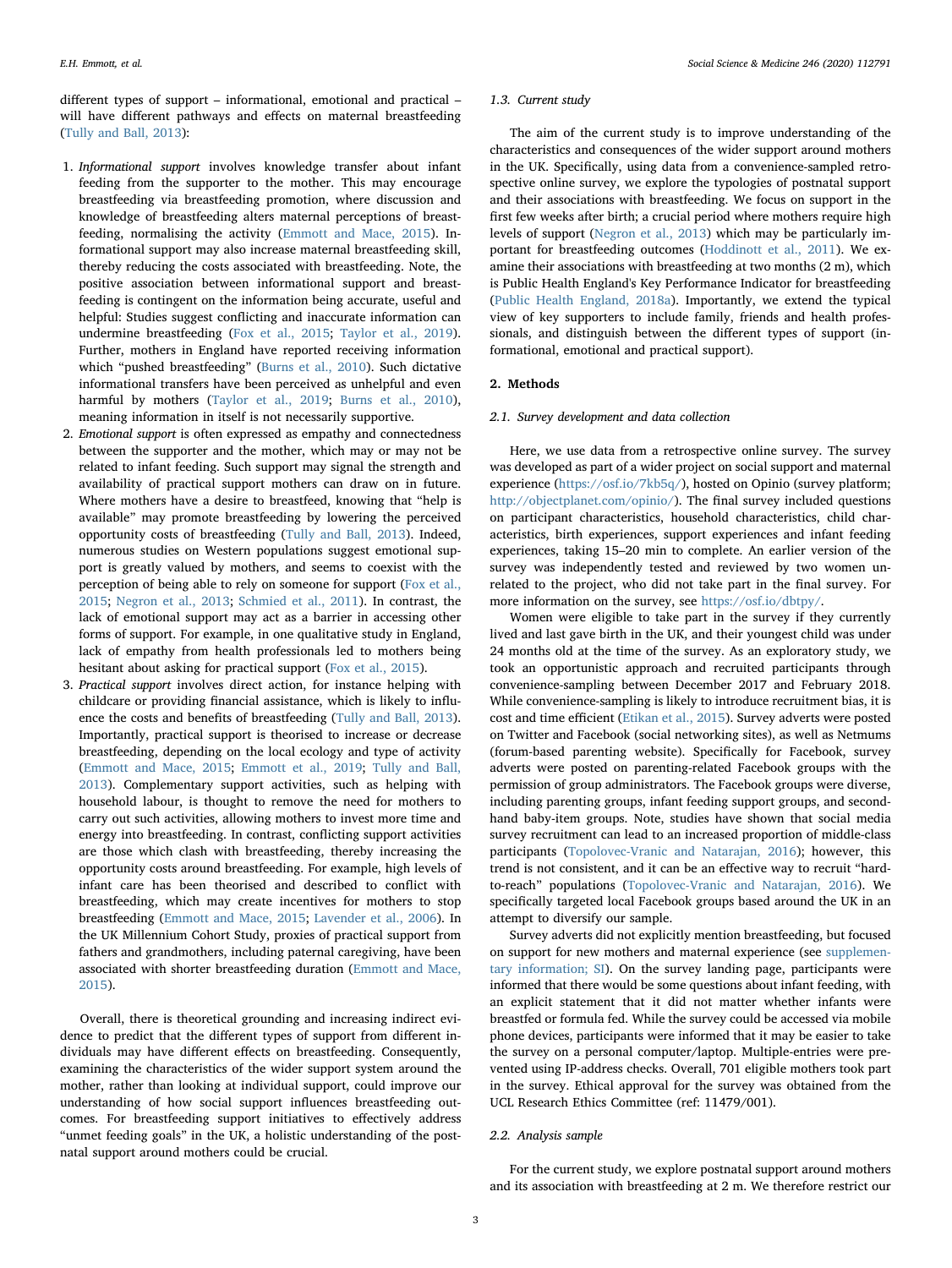sample to those with breastfeeding information at 2 months (162 cases without breastfeeding information at 2 months removed from sample, including mothers whose infants were under 2 months old at time of survey). We further restrict our sample to mothers whose youngest child is a singleton (6 multiple birth cases removed) due to theoretical considerations, in that the support needs and pathways for multiple births may be different. This reduced our final eligible sample to n = 533. Data from our analyses for participants in our eligible sample who consented to publicly share their data are available online  $(N = 526; \frac{https://osf.io/7kb5q/)}{$  $(N = 526; \frac{https://osf.io/7kb5q/)}{$  $(N = 526; \frac{https://osf.io/7kb5q/)}{$ .

# 2.3. Key variables used in the current study

# 2.3.1. Postnatal support

Mothers were asked to retrospectively report whether they had received various types of support in the "first few weeks after birth." For practical/instrumental support, we asked, "Thinking back to the first few weeks after giving birth to your youngest child(ren), did the people listed below do any of the following things regardless of how helpful it was? Please tick all that apply." Specifically, we asked mothers if their partner, mother (maternal grandmother), father (maternal grandfather), brother (s), sister(s), partner's mother, partner's father and friends "did housework/chores around the house", "fed my baby", "generally looked after my baby." Note, we asked mothers to report behaviours regardless of how helpful it was, in order to minimise reporting bias.

For informational support, we asked whether mothers received advice and/or information on "looking after my baby" and "breastfeeding". In addition to the family and friends listed above, we asked whether mothers had received this information from several healthrelated professionals which included doctors (general practitioners), midwives, health visitors and breastfeeding mentors/peer supporters. In the UK, midwives are specialist antenatal-care nurses, engaging with mothers throughout pregnancy, during delivery, and soon after birth. Health visitors are specialist community public health nurses whose responsibilities include providing home visits, usually staring shortly before birth and continuing a few times until the child reaches age two – although there is variation in service provisions between geographic regions [\(Public Health England, 2018b\)](#page-10-25). While breastfeeding mentors and peer support services are diverse, they are usually commissioned or voluntary supporters in the community who are specifically trained to provide breastfeeding information, advice, and support [\(The](#page-10-26) [Breastfeeding Network, 2018](#page-10-26)).

Finally, for emotional support, we asked, "Thinking back to the first few weeks after giving birth to your youngest children, overall, how emotionally supported did you feel by the following people?" and asked how supported mothers felt by all the family members, friends, and health professionals mentioned above on a 5-point scale of "Very supported", "Supported", "Neither supported nor unsupported", "Unsupported" and "Very unsupported." For our analyses, "Very supported" and "Supported" were coded as receiving support, and "Neither Supported nor Unsupported", "Unsupported", and "Very unsupported" were coded as not receiving support.

For all support items, if participants selected "Not Applicable," we interpreted this as an active indication that they did not receive that particular type of support, and was therefore coded as not receiving support. Non-response was treated as missing and removed from our analyses.

# 2.3.2. Breastfeeding

Mothers were asked if they had ever breastfed the focal child (i.e. their youngest), and if so, how long for. This was used to derive two binary variables; ever breastfed, capturing breastfeeding initiation of the focal child, and any breastfeeding at 2 months, indicating whether or not the mother was providing any breastmilk to the focal child at two months of age. 2 months was chosen as a cut-off point to reflect Public Health England's Key Performance Indicator, measuring breastfeeding in any form for 6–8 weeks ([Public Health England, 2018a](#page-10-5)). Note, all mothers in our sample had initiated breastfeeding; likely a consequence of our convenience-sampling, discussed further in our limitations.

### 2.3.3. Socio-demographics

In terms of family demographics, we present information on the mother's age at birth of the focal child, the focal child's sex, ethnicity, number of siblings, and mother's partnership status. As a measure of socio-economic position, we asked mothers about their highest qualification based on the UK education system. "Secondary Education" captures middle- and high-school qualifications including GCSEs, AS/A-Levels or equivalent (including O-Levels, Level 1–5 awards, Advanced Apprenticeships, International Baccalaureate, National Certificates and National Diplomas). "Higher Education" includes graduate degrees or equivalent (including graduate certificates and Level 6 awards). "Postgraduate Education" includes postgraduate degrees or equivalent (including PGCEs, Doctorates, Master's and Level 7–8 awards). If none of these applied, mothers could select "Other", "Prefer not to say" or "No qualification." As a measure of subjective socio-economic experience, mothers were also asked, "How would you describe your current financial situation?". This was measured on a 5-point scale of "living comfortably", "doing alright", "just about getting by", "finding it quite difficult", and "finding it very difficult".

# 2.4. Analysis

We first provide information of our sample characteristics, including descriptive statistics on the different types of postnatal support from different individuals reported by the mothers. We then present results from our latent class regression, an extension of latent class analyses, to explore the typologies of postnatal support and how this is associated with breastfeeding at 2 months in our sample of UK mothers. Latent class analyses can be used to identify how individuals cluster into discreet groups based on available data ([Hagenaars and McCutcheon,](#page-9-20) [2002\)](#page-9-20), and the patterns in the clustering can be used to infer the characteristics of the different classes (i.e., typologies).

# 2.4.1. Latent class regression procedure

We began with a descriptive exploration of the data alongside exploratory latent class analyses to determine the support items and the number of classes to include in our final latent class regression model (see SI). Based on various model fit statistics and our subjective assessment of typology structures, our exploratory analyses led to a final model with three latent classes derived from practical, informational, and emotional support items from partners, mother's mothers (maternal grandmothers) and partner's mothers, as well as informational and emotional support items from friends, midwives and health visitors. Note, all support items from grandfathers, siblings, doctors, and breastfeeding supporters/mentors, as well as practical support items from friends, were removed from the final analyses as they did not improve model fit based on a range of indicators. A detailed outline of these exploratory analyses is provided in the SI.

Once the class numbers and key support items were identified, we conducted a "one-step" latent class regression model to explore how different typologies of postnatal support were associated with breastfeeding at 2 months. "One-step" latent class regression models are similar to running multinomial regressions with latent classes as the outcome, but the latent classes themselves are estimated simultaneously as the regression model ([Bolck et al., 2004](#page-9-21)). In our preliminary analyses, we carried out a series of latent class regressions to select predictor variables for inclusion in our final model based on model fit (see SI).

Our final latent class regression included breastfeeding at 2 months, focal child's sex, and number of focal child's siblings as predictors, with the three latent classes as the outcome variable. All analyses were conducted in R v 3.5.2. All latent class analyses were performed using the R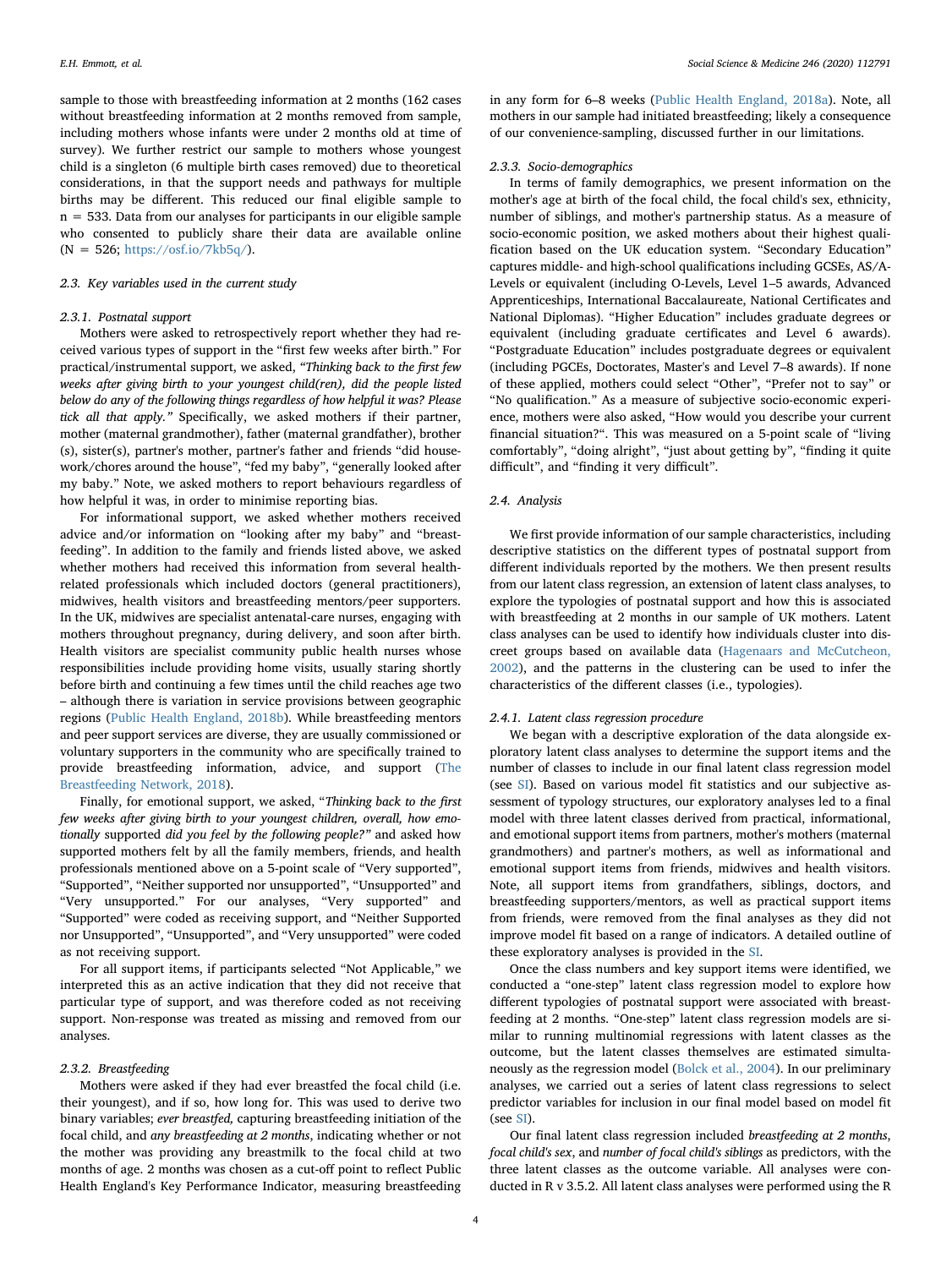#### <span id="page-4-0"></span>Table 1

Sample characteristics of our full eligible sample and final model sample.

| Full analysis sample, $N = 533$                            | Mean | Range         | <b>SD</b> | Final model sample, $N = 432$                              | Mean           | Range        | $\rm SD$ |
|------------------------------------------------------------|------|---------------|-----------|------------------------------------------------------------|----------------|--------------|----------|
| Mother's age at birth of focal child                       | 32.3 | 18-44         | 4.4       | Mother's age at birth of focal child                       | 32.5           | $18 - 44$    | 4.25     |
| Number of focal child's (older) siblings at time of survey | 0.44 | $0 - 4$       | 0.63      | Number of focal child's (older) siblings at time of survey | 0.44           | $0 - 4$      | 0.62     |
|                                                            | N    | $\frac{0}{0}$ |           |                                                            | N              | $\%$         |          |
| Ever breastfed focal child (breastfeeding initiation)      |      |               |           | Ever breastfed focal child (breastfeeding initiation)      |                |              |          |
| Yes                                                        | 533  | 100           |           | Yes                                                        | 432            | 100          |          |
| No                                                         | 0    | $\mathbf{0}$  |           | No                                                         | $\mathbf{0}$   | $\mathbf{0}$ |          |
| Any breastfeeding at 2 months                              |      |               |           | Any breastfeeding at 2 months                              |                |              |          |
| Yes                                                        | 442  | 82.9          |           | Yes                                                        | 359            | 83.1         |          |
| No                                                         | 91   | 17.1          |           | No                                                         | 73             | 16.9         |          |
| Partner status <sup>a</sup>                                |      |               |           | Partner status                                             |                |              |          |
| Partnered with biological father of focal child            | 517  | 97.0          |           | Partnered with biological father of focal child            | 428            | 99.1         |          |
| Partnered, not the biological father of focal child        | 4    | 0.8           |           | Partnered, not the biological father of focal child        | $\overline{4}$ | 0.9          |          |
| Currently not partnered                                    | 12   | 2.3           |           | Currently not partnered                                    | $\mathbf{0}$   | $\mathbf{0}$ |          |
| Focal child sex                                            |      |               |           | Focal child sex                                            |                |              |          |
| Male                                                       | 262  | 49.2          |           | Male                                                       | 217            | 49.8         |          |
| Female                                                     | 271  | 50.8          |           | Female                                                     | 215            | 50.2         |          |
| Focal child ethnicity                                      |      |               |           | Focal child ethnicity                                      |                |              |          |
| White                                                      | 495  | 92.9          |           | White                                                      | 407            | 94.2         |          |
| Other                                                      | 38   | 7.1           |           | Other                                                      | 25             | 5.8          |          |
| Mother's Highest Qualification                             |      |               |           | Mother's Highest Qualification                             |                |              |          |
| Secondary Education                                        | 98   | 18.4          |           | Secondary Education                                        | 72             | 16.7         |          |
| <b>Higher Education</b>                                    | 201  | 27.7          |           | <b>Higher Education</b>                                    | 158            | 36.6         |          |
| Postgraduate Education                                     | 230  | 43.2          |           | Postgraduate Education                                     | 199            | 46.1         |          |
| Other/Unknown                                              | 4    | 0.8           |           | Other/Unknown                                              | 3              | 6.9          |          |
| <b>Financial Situation</b>                                 |      |               |           | <b>Financial Situation</b>                                 |                |              |          |
| Living comfortably/doing alright                           | 339  | 63.6          |           | Living comfortably/doing alright                           | 315            | 72.9         |          |
| Just about getting by                                      | 92   | 17.3          |           | Just about getting by                                      | 84             | 19.4         |          |
| Finding it quite/very difficult                            | 30   | 5.6           |           | Finding it quite/very difficult                            | 25             | 5.8          |          |
| Missing (inc. Prefer not to say)                           | 72   | 13.5          |           | Missing (inc. Prefer not to say)                           | 8              | 1.9          |          |
| Maternal employment (at time of survey) <sup>a</sup>       |      |               |           | Maternal employment (at time of survey) <sup>a</sup>       |                |              |          |
| Employed                                                   | 427  | 73.7          |           | Employed                                                   | 371            | 85.9         |          |
| Not employed                                               | 79   | 13.6          |           | Not employed                                               | 59             | 13.7         |          |
| Missing                                                    | 73   | 12.6          |           | Missing                                                    | 2              | 0.5          |          |
|                                                            |      |               |           |                                                            |                |              |          |

<span id="page-4-1"></span><sup>a</sup> These percentages do not add up to 100 due to rounding.

package poLCA  $v$  1.4.1 [\(Linzer and Lewis, 2011\)](#page-10-27). In our exploratory analyses, some of our variable selection steps were performed using the R package LCAvarsel v.1.1 ([Fop and Murphy, 2017](#page-9-22)) (see SI).

### 3. Results

# 3.1. Sample characteristics

[Table 1](#page-4-0) outlines the sample characteristics of our full eligible sample  $(N = 533)$  and our final model sample with complete responses  $(N = 432$  after listwise deletion). Most mothers in our sample had a partner at the time of the survey, who was the biological father of their child (full sample =  $97\%$ ; final model sample =  $99.1\%$ ). A high proportion of mothers reported post-graduate education (full sample =  $43.2\%$ ; final model sample =  $46.1\%$ ). In both samples, all mothers reported breastfeeding initiation, and a high proportion of mothers reported breastfeeding at 2 months (full sample = 82.9%, final model sample  $= 83.1\%$ ). This suggests there is an over-representation of breastfeeding mothers from higher socio-economic positions in our sample, likely due to our convenience-sampling method.

[Table 2](#page-5-0) outlines the proportion of mothers who reported receiving different types of support from different individuals, for our full sample and final model sample. In our data, partners and maternal grandmothers were most likely to be reported as providing practical and emotional support. For example, in our full eligible sample, 97.4% of fathers and 61.7% of maternal grandmothers were reported to have done housework/chores around the house, while 94.7% of fathers and 79.1% of maternal grandmothers were reported to have provided emotional support. Informational support was most likely to be reported from specialist nurses, with 81.5% of midwives and 72.1% of health visitors reported to have provided information on breastfeeding.

# 3.2. Typologies of postnatal support

Here we present results from our final model; a three-class latent class regression including any breastfeeding at 2 months, child's sex and number of siblings as predictors of class membership. [Fig. 1](#page-6-0) shows the estimated probability of receiving support for each support type and source for each class ( $N = 432$ ). Darker (green) colours indicate a relatively high probability of support, while lighter (yellow) colours indicate a relatively low probability of support. For example, mothers in Class 1 have a relatively low probability reporting infant feeding support from partners and grandmothers ( $P = 0.25$  and  $P = 0.009$ , respectively), whereas mothers in Class 2 have a relatively high probability of reporting infant feeding support from partners and grandmothers ( $P = 1$  and  $P = 0.76$ , respectively).

Based on this distribution of support across the classes, we constructed descriptions of the latent classes identified in our 3-class model ([Table 3](#page-6-1)). We name Class 1 as the extensive support group, where mothers are likely to receive postnatal support from all individuals, but with low probability of help with infant feeding by the supporters. Class 2 is named the family support group, where mothers are likely to receive high support from partners and grandmothers, including help with infant feeding. However, mothers in this group are less likely to report receiving support from health professionals, particularly emotional support. Finally, Class 3 is named the low support group, where mothers are less likely to receive support across all the different supporters, particularly from their own mothers.

### 3.3. Characteristics associated with the typologies of postnatal support

[Table](#page-7-0) 4 outlines how breastfeeding at 2 months, focal child's sex and number of focal child's siblings are associated with the typologies of postnatal support in our final model. Breastfeeding at 2 months was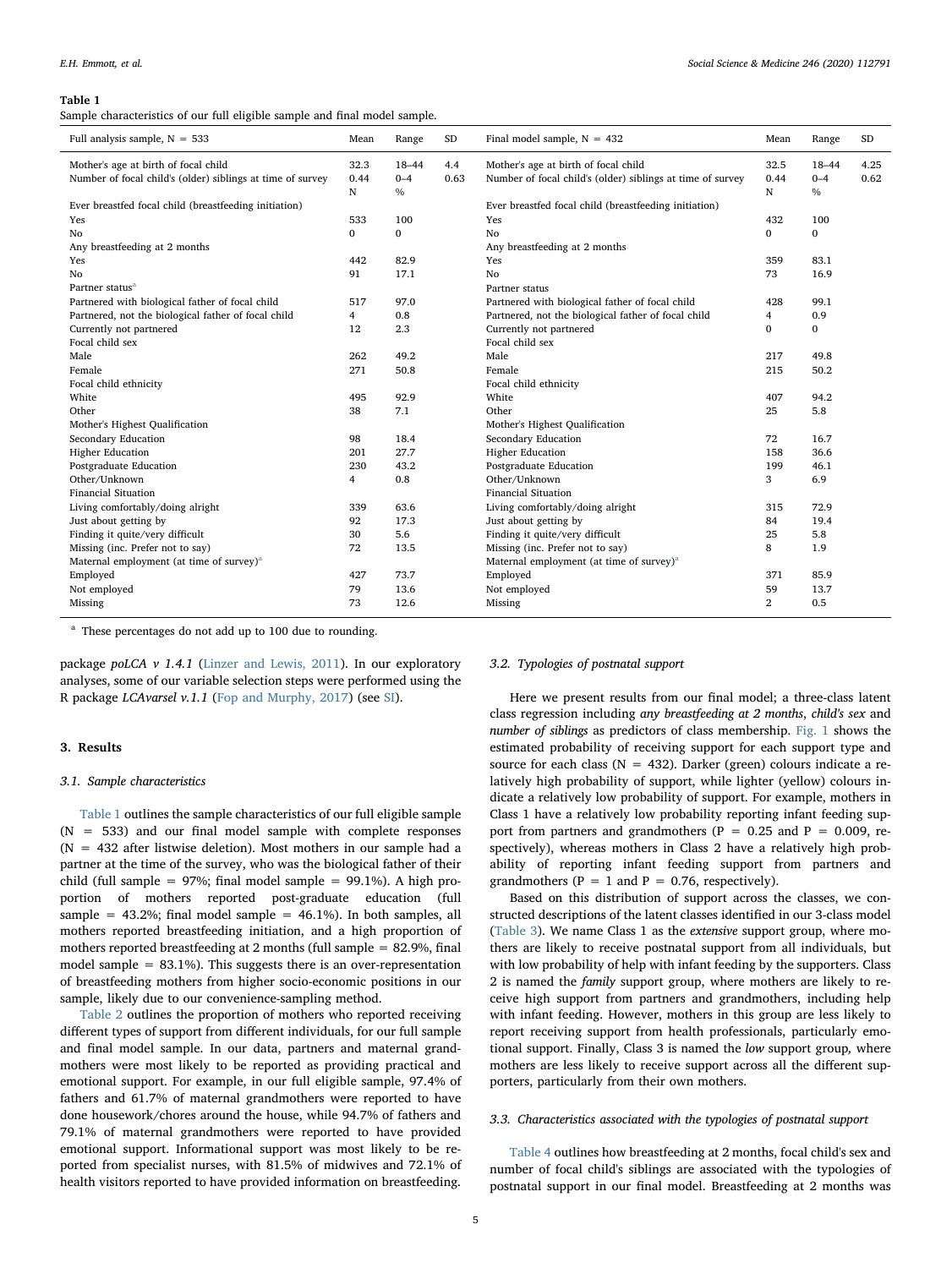<span id="page-5-0"></span>Table 2<br>Descriptive statistics of support items for our full eligible sample and final model sample. Percentages indicate the percentage of mothers who responded that they had received that type of support from the specifi Descriptive statistics of support items for our full eligible sample and final model sample. Percentages indicate the percentage of mothers who responded that they had received that type of support from the specified individual in the few weeks after birth.

|                           | Full Analysis Sample (n = 533)               |                                               |                         |                                                               |                                                                        |                                  | Final Model Sample ( $n = 432$ )             |                                               |                         |                                                       |                                                                        |                        |
|---------------------------|----------------------------------------------|-----------------------------------------------|-------------------------|---------------------------------------------------------------|------------------------------------------------------------------------|----------------------------------|----------------------------------------------|-----------------------------------------------|-------------------------|-------------------------------------------------------|------------------------------------------------------------------------|------------------------|
|                           | Practical Support                            |                                               |                         | Informational Support                                         |                                                                        | Emotional<br>Support             | Practical Support                            |                                               |                         | Informational Support                                 |                                                                        | Emotional<br>Support   |
|                           | Did housework/<br>chores around<br>the house | looked after<br>baby (ies)<br>Generally<br>my | Fed my<br>baby<br>(ies) | about<br>Gave me advice/<br>ρø<br>information<br>breastfeedir | information about<br>Gave me advice/<br>looking after my<br>baby (ies) | $\mathbf{I}$                     | Did housework/<br>chores around<br>the house | looked after<br>Generally<br>baby (ies)<br>my | Fed my<br>baby<br>(ies) | information about<br>Gave me advice/<br>breastfeeding | information about<br>Gave me advice/<br>looking after my<br>baby (ies) | $\mathbf{I}$           |
| Supporter                 | %                                            | ৡ                                             | ℅                       | ℅                                                             | S,                                                                     | ℅                                | ∘                                            | ್ಲಿ                                           | Š,                      | %                                                     | ್ಲಿ                                                                    | S,                     |
| Partner                   |                                              | 84.2                                          | 43.6                    | $35.1$<br>41.7                                                |                                                                        |                                  | 97.0                                         | 84.3                                          | 40.3                    | 35.4                                                  | 58.3                                                                   | 94.7<br>79.4           |
| Mother's mother           | 97.4<br>61.7                                 | 43.9                                          | 19.3                    |                                                               | 58.7<br>77.2                                                           | 94.7<br>79.1                     | 62.0                                         | 43.3                                          | 14.8                    | 42.8                                                  | 77.1                                                                   |                        |
| grandmother)<br>(maternal |                                              |                                               |                         |                                                               |                                                                        |                                  |                                              |                                               |                         |                                                       |                                                                        |                        |
| Mother's father           | 22.0                                         | 15.9                                          | 5.6                     | 1.6                                                           | 23.4                                                                   | 53.2                             | 24.6                                         | 17.6                                          | 4.6                     | 0.1                                                   | 23.4                                                                   | 53.8                   |
| (maternal                 |                                              |                                               |                         |                                                               |                                                                        |                                  |                                              |                                               |                         |                                                       |                                                                        |                        |
| grandfather)              |                                              |                                               |                         |                                                               |                                                                        |                                  |                                              |                                               |                         |                                                       |                                                                        |                        |
| Brother                   | 3.3                                          | 3.0                                           | 2.3                     | 2.5                                                           | 5.9                                                                    |                                  | 3.5                                          | 3.3                                           | 1.6                     | 2.6                                                   | 5.9                                                                    | 25.4                   |
| Sister                    | 12.4                                         | 13.4                                          | 5.9                     |                                                               | 25.1                                                                   | 13<br>13<br>13<br>13<br>23<br>23 | 12.8<br>29.9                                 | 14.6                                          | 5.6                     |                                                       | 25.5                                                                   |                        |
| Partner's mother          | 30.7                                         | 23.5                                          | 10.4                    | 17.3<br>24.9                                                  |                                                                        |                                  |                                              |                                               | 7.6                     | $18.3$<br>$23.8$<br>$1.4$                             | 49.1                                                                   | 53.7                   |
| Partner's father          | 8.7                                          | 10.5                                          | 4.8                     | 1.9                                                           | $0.480$<br>$0.1380$<br>$0.030$                                         |                                  | 8.9                                          | 22.2<br>10.3                                  | 3.3                     |                                                       | 10.3                                                                   |                        |
| Friend                    | 11.3                                         | 7.8                                           | 4.5                     | 52.5                                                          |                                                                        | $77.2$<br>38.7                   | $\Xi$                                        | $\overline{8.1}$                              | 3.5                     | 53.5                                                  |                                                                        | $33.3$<br>74.1<br>38.4 |
| GP/Doctor                 |                                              | $\overline{1}$                                | $\overline{1}$          | 18.8                                                          |                                                                        |                                  |                                              | $\overline{1}$                                |                         | 19.0                                                  | 64.1<br>29.2                                                           |                        |
| Breastfeeding Mentor/     | $\mathbf{I}$                                 | Ï                                             |                         | 44.1                                                          | 17.7                                                                   | 37.8                             |                                              | Ï                                             |                         | 44.6                                                  | 17.0                                                                   | 38.1                   |
| Peer Supporter            |                                              |                                               |                         |                                                               |                                                                        |                                  |                                              |                                               |                         |                                                       |                                                                        |                        |
| Midwife                   | Ï                                            | Ï                                             | Ï                       | 81.5                                                          | 83.1                                                                   | 73.0                             | Ţ                                            | $\mathbf{I}$                                  | Ï                       | 81.3                                                  | 82.6                                                                   | 74.1                   |
| <b>Health Visitor</b>     |                                              |                                               |                         | 72.1                                                          | 81.4                                                                   | 65.9                             | Ï                                            | I                                             | I                       | 73.6                                                  | 81.7                                                                   | 66.2                   |
|                           |                                              |                                               |                         |                                                               |                                                                        |                                  |                                              |                                               |                         |                                                       |                                                                        |                        |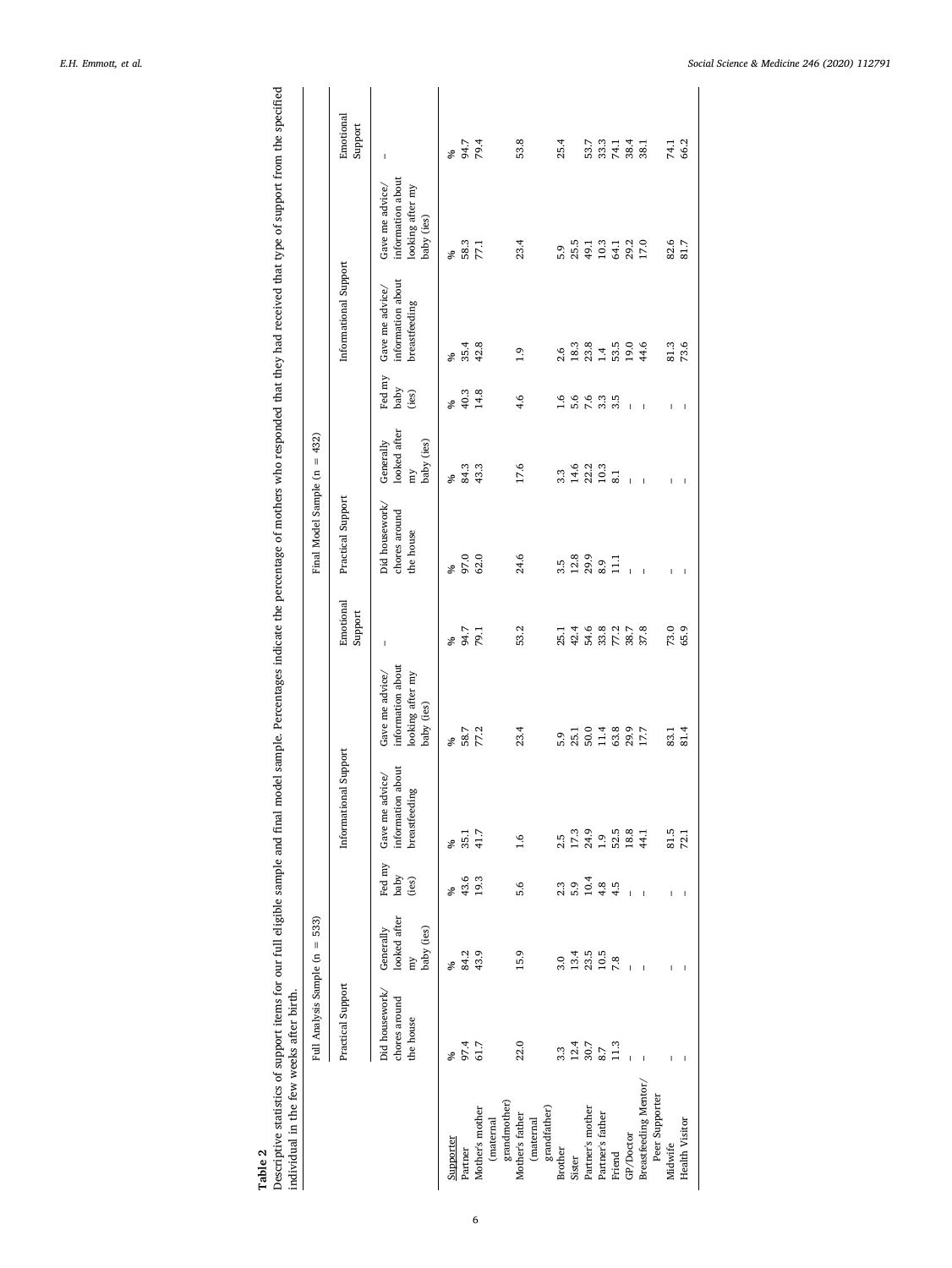<span id="page-6-0"></span>

| 3 Class Model (N=432)     | Partner                 |                    |         | Friend(s)                |                    |                    |  |
|---------------------------|-------------------------|--------------------|---------|--------------------------|--------------------|--------------------|--|
| <b>Support Type</b>       | Class 1                 | Class <sub>2</sub> | Class 3 | Class 1                  | Class <sub>2</sub> | Class 3            |  |
| Chores around the house   | 1                       | 0.9744             | 0.9235  |                          | $-$                | $-$                |  |
| Looked after baby         | 0.8974                  | 0.9364             | 0.7105  | $- -$                    | $-$                | $-$                |  |
| Fed baby                  | 0.2502                  |                    | 0.2949  | $-$                      | $-$                | $-$                |  |
| Breastfeeding information | 0.4615                  | 0.3708             | 0.188   | 0.7241                   | 0.5105             | 0.2714             |  |
| Caregiving information    | 0.7308                  | 0.6013             | 0.3578  | 0.8235                   | 0.6861             | 0.3499             |  |
| Emotional support         | 0.992                   | 0.9244             | 0.893   | 0.8992                   | 0.6652             | 0.6627             |  |
|                           | <b>Mother's Mother</b>  |                    |         | Midwife(wives)           |                    |                    |  |
|                           | Class 1                 | Class 2            | Class 3 | Class 1                  | Class <sub>2</sub> | Class <sub>3</sub> |  |
| Chores around the house   | 0.7466                  | 0.8556             | 0.3056  |                          |                    |                    |  |
| Looked after baby         | 0.5407                  | 0.759              | 0.0947  | $-$                      | --                 | --                 |  |
| Fed baby                  | 0.0089                  | 0.7594             | 0.0131  | $-$                      | $-$                | --                 |  |
| Breastfeeding information | 0.6684                  | 0.5104             | 0.0317  | 0.9133                   | 0.7729             | 0.6871             |  |
| Caregiving information    | 0.9862                  | 0.9561             | 0.3535  | 0.915                    | 0.7539             | 0.7371             |  |
| Emotional support         | 0.9632                  | 0.9214             | 0.4761  | 0.8322                   | 0.6016             | 0.6841             |  |
|                           | <b>Partner's Mother</b> |                    |         | <b>Health Visitor(s)</b> |                    |                    |  |
|                           | Class 1                 | Class <sub>2</sub> | Class 3 | Class 1                  | Class <sub>2</sub> | Class 3            |  |
| Chores around the house   | 0.3122                  | 0.3608             | 0.2442  |                          |                    | --                 |  |
| Looked after baby         | 0.2393                  | 0.3291             | 0.138   | $-1$                     |                    |                    |  |
| Fed baby                  | 0                       | 0.3303             | 0.0474  | --                       | --                 | --                 |  |
| Breastfeeding information | 0.2829                  | 0.3056             | 0.1362  | 0.8503                   | 0.6476             | 0.6182             |  |
| Caregiving information    | 0.5903                  | 0.5623             | 0.3056  | 0.8896                   | 0.8039             | 0.7185             |  |
| Emotional support         | 0.6038                  | 0.5509             | 0.4318  | 0.7393                   | 0.6339             | 0.5647             |  |

Fig. 1. Predicted probability of support for each support item by class, from our final 3-class latent class regression ( $n = 432$ ).

associated with a relative risk ratio (RRR) of 0.008 for being in the family support group compared to the extensive support group (95%  $CI = 0.001, 0.104; p < 0.001$ , which means that women who breastfed for 2 months or longer were 99.2% less likely to be in the family support group compared to the extensive support group. Similarly, breastfeeding at 2 months was associated with a relative risk ratio of 0.057 for being in the low support group compared to the extensive support group (95%  $CI = 0.005, 0.616; p = 0.019$ , which means women who breastfed for 2 months or longer were 94.3% less likely to be in the low support group compared to the extensive support group. [Fig. 2](#page-7-1) displays the predicted probabilities of mothers' postnatal support typology by breastfeeding duration. Among mothers who breastfed for 2 months or longer, 59% were predicted to have extensive support, compared to 9% with family support, and 32% with low support. For mothers who breastfed for less than 2 months, 4% were predicted to have extensive support, compared to 62% with family support and 34% with low support. Overall, based on our model estimates, 94% of women with extensive support are predicted breastfeed for 2 months or longer, followed by 48% in the low support group and 13% in the family support group.

Finally, our results also indicated that mothers were less likely to be in the low support group, compared to the extensive support group, if the focal child was male (RRR = 0.504; 95% CI = 0.292, 0.871;  $p = 0.015$ , and more likely to be in the *low* support group when there were more siblings in the household (RRR =  $2.120$ ; 95% CI =  $1.371$ , 3.276;  $p = 0.001$ ).

# 4. Discussion

Overall, mothers in our sample reported a wide range of postnatal support from different individuals. However, they were most likely to report practical and emotional support from fathers and maternal grandmothers, and informational support from health professionals. In our data, we find evidence of three distinct typologies of postnatal support: 1) mothers with extensive support were likely to report support from all supporters and across support types, bar infant feeding; 2) mothers with family support were likely to report support from family, including infant feeding, but were less likely to receive support from health professionals compared to mothers with extensive support; and 3)

<span id="page-6-1"></span>Table 3

|  |  | Typologies of social support. Descriptions of classes identified in our final 3-class latent class regression model. |
|--|--|----------------------------------------------------------------------------------------------------------------------|
|  |  |                                                                                                                      |
|  |  |                                                                                                                      |

|         | Predicted class<br>membership | Proposed typology<br>name  | Typology characteristics                                                                                                                                                                                                                         |
|---------|-------------------------------|----------------------------|--------------------------------------------------------------------------------------------------------------------------------------------------------------------------------------------------------------------------------------------------|
| Class 1 | 0.493                         | Extensive support<br>group | Relatively high probability of postnatal support from all supporters, apart from practical support regarding infant<br>feeding.                                                                                                                  |
| Class 2 | 0.178                         | Family support group       | Relatively high probability of support from family members (partner and grandmothers), including practical<br>support with infant feeding. Relatively lower probability of support from health professionals, particularly<br>emotional support. |
| Class 3 | 0.329                         | Low support group          | Relatively low support across all supporters, particularly maternal grandmothers, with most likely support being<br>practical and emotional support from the partner.                                                                            |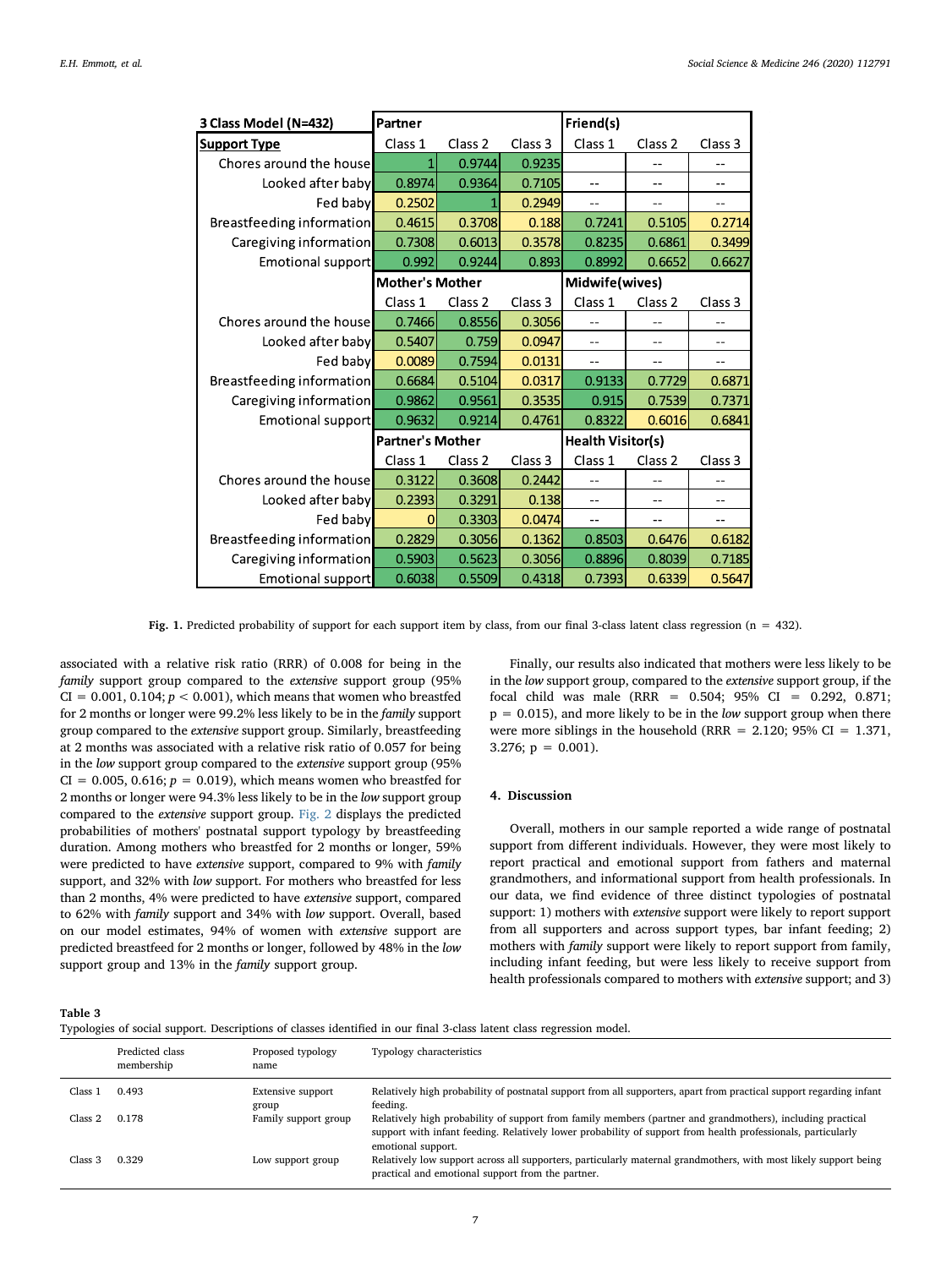### <span id="page-7-0"></span>Table 4

Latent Class Regression results, similar in interpretation as a multinomial logistic regression. RRR = relative risk ratio.

| $N = 432$                                                                                                                     | Family support group (Allen and Hector, 2005), compared to<br>Extensive support group (0) |                                  |                                 |                                                              | Low support group (Allen and Hector, 2005), compared to Extensive<br>support $group(0)$ |                                  |                                 |                                                              |  |
|-------------------------------------------------------------------------------------------------------------------------------|-------------------------------------------------------------------------------------------|----------------------------------|---------------------------------|--------------------------------------------------------------|-----------------------------------------------------------------------------------------|----------------------------------|---------------------------------|--------------------------------------------------------------|--|
|                                                                                                                               |                                                                                           | se                               | <b>RRR</b>                      | <b>RRR 95% CI</b>                                            | b                                                                                       | se                               | <b>RRR</b>                      | <b>RRR 95% CI</b>                                            |  |
| Intercept<br>Any breastfeeding at 2 months<br>$ref. = no)$<br>Child sex (ref. $=$ female)<br>Number of focal child's siblings | 2.853<br>$-4.791$<br>0.340<br>$-0.397$                                                    | 1.232<br>1.288<br>0.430<br>0.370 | 17.3<br>0.008<br>1.406<br>0.673 | 1.404, 214.2<br>0.001, 0.104<br>0.605, 3.264<br>0.325, 1.390 | 2.249<br>$-2.861$<br>$-0.684$<br>0.751                                                  | 1.215<br>1.213<br>0.279<br>0.222 | 9.48<br>0.057<br>0.504<br>2.120 | 0.876, 102.5<br>0.005, 0.616<br>0.292, 0.871<br>1.371, 3.276 |  |

<span id="page-7-1"></span>

Fig. 2. Predicted probability of postnatal support typologies by breastfeeding duration based on our final latent class regression model (n = 432), where the focal child is female and there are no other children (focal child's siblings) in the household.

mothers with low support were less likely to report support across all supporters and support types. Mothers who breastfed for 2 m or longer were most likely to receive extensive support (59%), followed by low support (32%) and family support (9%). It is important to note that these results are derived from a sample of mothers who all initiated breastfeeding, with a large proportion of mothers in higher socio-economic positions. Further, the causal directions between the typologies of postnatal support and breastfeeding for  $\geq 2$  m are unknown. Nonetheless, our findings demonstrate the potential for diversity in support experiences, even within a fairly homogenous group of UK mothers.

# 4.1. The importance of extensive support

Our results highlight the complex pathways between social support and breastfeeding: Compared to those with low support, receiving support from family may be associated with both an increased and decreased risk of early breastfeeding cessation – depending on whether family members provided practical infant feeding support. Mothers with extensive support reported very little infant feeding by others, while mothers with *family* support had a high probability of infant feeding by family. Such practical infant feeding support, often requiring introduction of the bottle, is likely to increase the probability of early breastfeeding cessation: Introduction of artificial nipples, bottle feeding of formula, as well as "exclusive" bottle feeding of breastmilk have all been associated with breastfeeding cessation [\(Fein et al., 2008](#page-9-16); [Jiang](#page-9-23) [et al., 2015](#page-9-23); [Howard et al., 2003](#page-9-24)). Mechanistically, the introduction of the bottle/artificial nipples are associated with development of different sucking patterns in infants [\(Moral et al., 2010\)](#page-10-28), and sucking patterns (both in infants and breast pumps) can influence milk production ([Meier et al., 2011\)](#page-10-29). While the causal direction between infant feeding by family and breastfeeding cessation is unclear due to the retrospective nature of our data, our findings reflect the importance of distinguishing the different types of support behaviours and how they relate to breastfeeding outcomes, adding to previous findings ([Emmott](#page-9-9) [and Mace, 2015;](#page-9-9) [Cisco, 2017](#page-9-25)).

A further key difference between extensive and family support was the prevalence of informational and emotional support from health professionals – with a higher likelihood of professional support in the extensive support group associated with both lower help with infant feeding by family, and higher probability of breastfeeding at 2 m. Thus, our results also highlight the importance of professional support in the UK, where the weakened breastfeeding culture may mean mothers are particularly dependent on professionals for informational and emotional support. For example, for mothers who have access to family support, support from health professionals (thereby experiencing extensive support) may facilitate family members to support mothers without engaging with infant feeding, for instance by giving mothers the tools to direct family support to other activities. At the same time, lack of adequate professional support may mean mothers are not able to access or assess useful advice and information on how to breastfeed, feel confident about breastfeeding, and overcome breastfeeding challenges. To illustrate our point, in our open-text question at the end of our survey, one participant recounted her stressful experience of trying to seek professional support after experiencing challenges with breastfeeding – and, while she was supported by her family and friends, she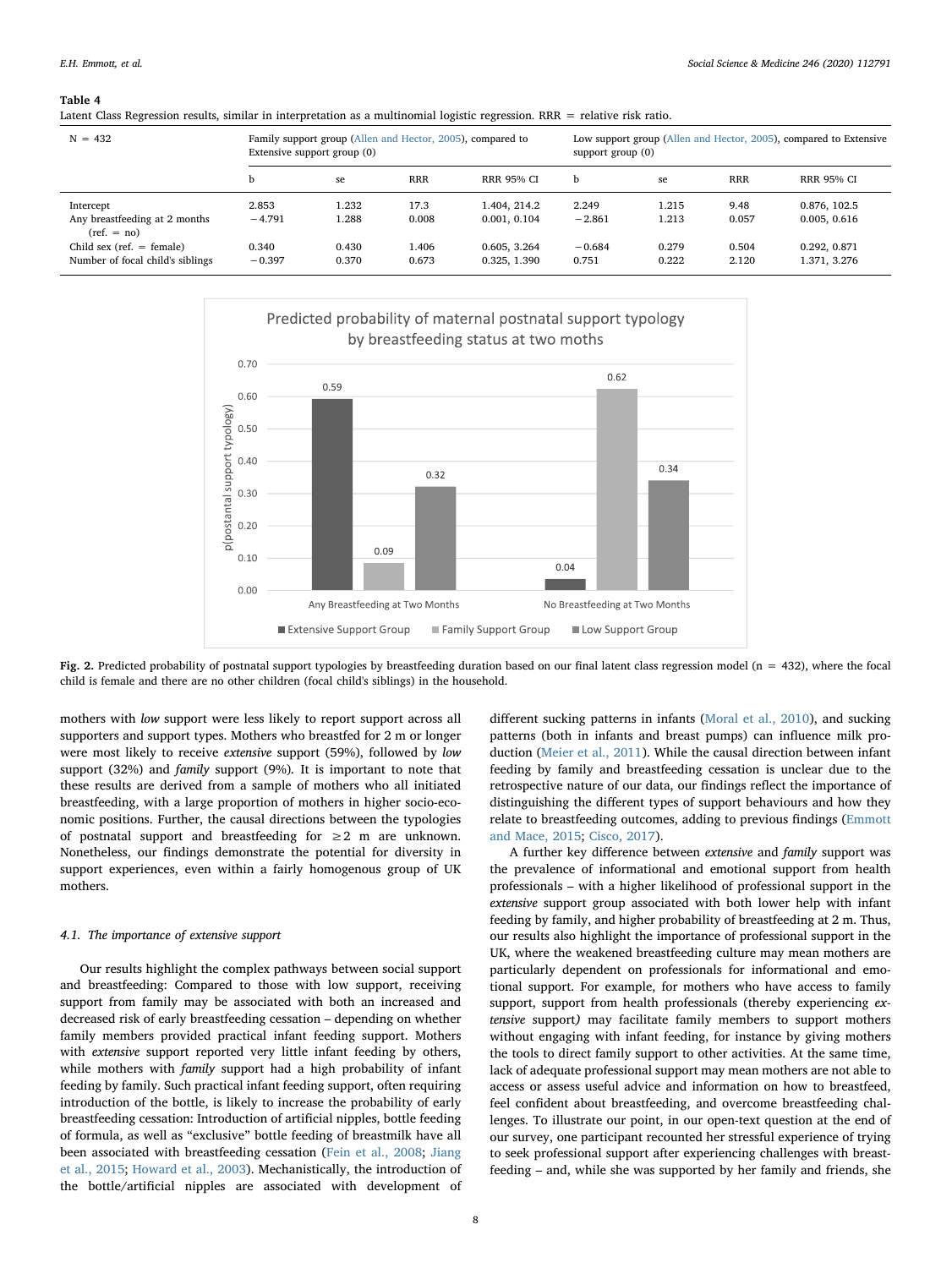was ultimately unable to continue after a month of pumping:

During pregnancy I assumed I would breastfeed and that it wouldn't be a problem. [Unfortunately] I found it difficult, my baby had problems latching and she kept losing weight after the first week before we were advised to combine with formula feeds. I sought help to improve latch from healthcare professionals but received little or no useful advice. In the worst cases I was given conflicting advice which may have contributed to the weight loss. With a lot of family and friend support I pumped for the first month and combined with formula to give my baby 'the best'. … I felt unsupported and enormous guilt, I still do 5 months on!

It is important to note that the causal directions between these findings are unclear. For example, maternal postnatal support may change into a family-oriented system after early breastfeeding cessation (i.e., early breastfeeding cessation leading to the family support typology). Equally, practical infant feeding support from family may encourage breastfeeding cessation (i.e., family support typology leading to breastfeeding cessation). Nonetheless, these results reiterate why an individual behaviour-change approach to improving breastfeeding rates, exclusively targeting mothers, may not be particularly effective in the UK. In our sample of mothers, a range of family members and friends were providing different types of postnatal support. However, as family and friends are often not present when mothers receive professional breastfeeding support, many may lack the skills or knowledge to effectively support maternal breastfeeding goals ([Hoddinott and Pill,](#page-9-5) [1999;](#page-9-5) [Fox et al., 2015;](#page-9-6) [Grassley and Eschiti, 2008\)](#page-9-26). Previous studies have indicated that mothers require and value support from family and friends [\(Negron et al., 2013;](#page-10-22) [Grassley and Eschiti, 2008\)](#page-9-26), and that they are important determinants of breastfeeding outcomes (Cliff[ord and](#page-9-11) [McIntyre, 2008](#page-9-11)) – which, from an evolutionary perspective, influences the costs and benefits around breastfeeding behaviour ([Emmott and](#page-9-9) [Mace, 2015\)](#page-9-9). In order to create extensive support for mothers, professional supporters may therefore need to engage with the wider support network around mothers. Our findings add evidence to support recent public health policy movements from targeting individuals to a familycentred approach, which are particularly gaining momentum in the UK regarding early-years universal support and interventions ([House of](#page-9-27) [Commons Health and Social Care Committee, 2019](#page-9-27)). However, the "family" in family-centred approaches are often limited to the nuclear family, namely mothers and their partners. Our results highlight the potential for looking "beyond the nuclear family", in particular by including maternal grandmothers who were the largest providers of practical and emotional support after partners.

# 4.2. Low support and breastfeeding

In our final model, we also found that mothers in the low support group were less likely to breastfeed for 2 months or longer compared to the extensive support group, but more likely to breastfeed compared to the family support group. Given that social support is a known determinant of breastfeeding, it is puzzling to find that the probability of early breastfeeding cessation is lower for mothers receiving low support compared to mothers receiving family support. One possibility is that some mothers with low support did not "require" support to maintain breastfeeding. To exemplify this, one participant told us:

My husband has supported me greatly and the reason our parents and friends have not supported us massively is because luckily everything has been very straightforward for us and I have not really needed much support. Having a child is relentless and draining and so having my friends listen to me moan about being tired is about all the support I have needed.

This could also explain why higher parity (i.e., high number of focal child's siblings) predicted low support in our final model: Some mothers with previous experiences of infant feeding may have had more knowledge and skill to maintain breastfeeding without having to draw on much support from family, friends and health professionals. Several participants told us how their experiences from their first child meant they required less support, including one participant who wrote:

I feel as this was my second child I had a greater confidence and less support was needed - had I been answering after the birth of my first child the answers may have been very different …

However, given that low support is associated with a higher probability of early breastfeeding cessation compared to extensive support, we hypothesise that our *low* support group is a heterogeneous typology which also includes women who required but did not receive adequate support from their social network and professionals. Indeed, some of our participants recounted their often heart-breaking experiences of not receiving the support they needed. For example:

My experience of postnatal care and infant feeding support were so completely negative I am still struggling to process it. It was not just negative, but bullying to the point of abusive. At my most vulnerable, I felt pressurised, bullied, manipulated and humiliated by institutions I trusted, such as the NHS and the NCT. I was made to feel that my mental health was not only unimportant but in fact necessarily expendable for the sake of my baby. My own self-destructive and self-punishing instincts were enabled to the point of my baby starving and my developing serious postnatal depression. I was convinced I was the world's worst mother by the time my daughter was only a few weeks old.

Our results also indicated that mothers with female infants were more likely to be in the low support group compared to mothers with male infants. The sex ratio of children in our sample was relatively even at 101 (49.8% girls, 50.2% boys), meaning this result is not an artefact of a sex-ratio skew. While the mechanisms around this finding is unclear, both biological mechanisms and social norms in the UK may encourage allomothers to provide more support to mothers with male infants: Biologically, mothers with male infants produce more breastmilk, and produce breastmilk with greater nutritional content, compared to mothers with female infants [\(Powe et al., 2010\)](#page-10-30). Giving birth to boys is also associated with increased risk of obstetric complications ([Brettell et al., 2008](#page-9-28)), pre-eclampsia [\(Elsmén et al., 2006](#page-9-29)), gestational diabetes ([Di Renzo et al., 2007\)](#page-9-30), and postnatal depression [\(Myers and](#page-10-31) [Johns, 2019\)](#page-10-31). Overall, the greater "biological costs" associated with boys could mean mothers with male infants require and receive more social support than mothers with female infants. Further, studies have suggested son-biases in fathering in the UK ([Emmott and Mace, 2018\)](#page-9-31) which may reflect son-biases in wider caregiving, although femalebiases in grandparental support have also been reported ([Tan et al.,](#page-10-32) [2010\)](#page-10-32). Given the uncertainties around possible mechanisms, we caution against drawing strong conclusions regarding the association between infant sex and the typology of social support.

Overall, we hypothesise two different pathways to low support: some women may experience low support as they do not require the support, while others may experience low support as they are unable to access support. This may explain why, as a typology of postnatal support, low support is associated with a lower probability of breastfeeding for 2 months or longer compared to extensive support, but a higher probability breastfeeding for 2 months or longer compared to family support. In our current study, we are unable to explicitly test this hypothesis post-hoc, as we do not have the necessary information on the differential need for support. In future, it may be useful for researchers to attempt to distinguish between low support by unmet support needs.

# 5. Limitations

First, our data are the product of convenience-sampling, and mothers in our sample were more likely to be partnered, be from a White ethnic background, and have a higher education level than the general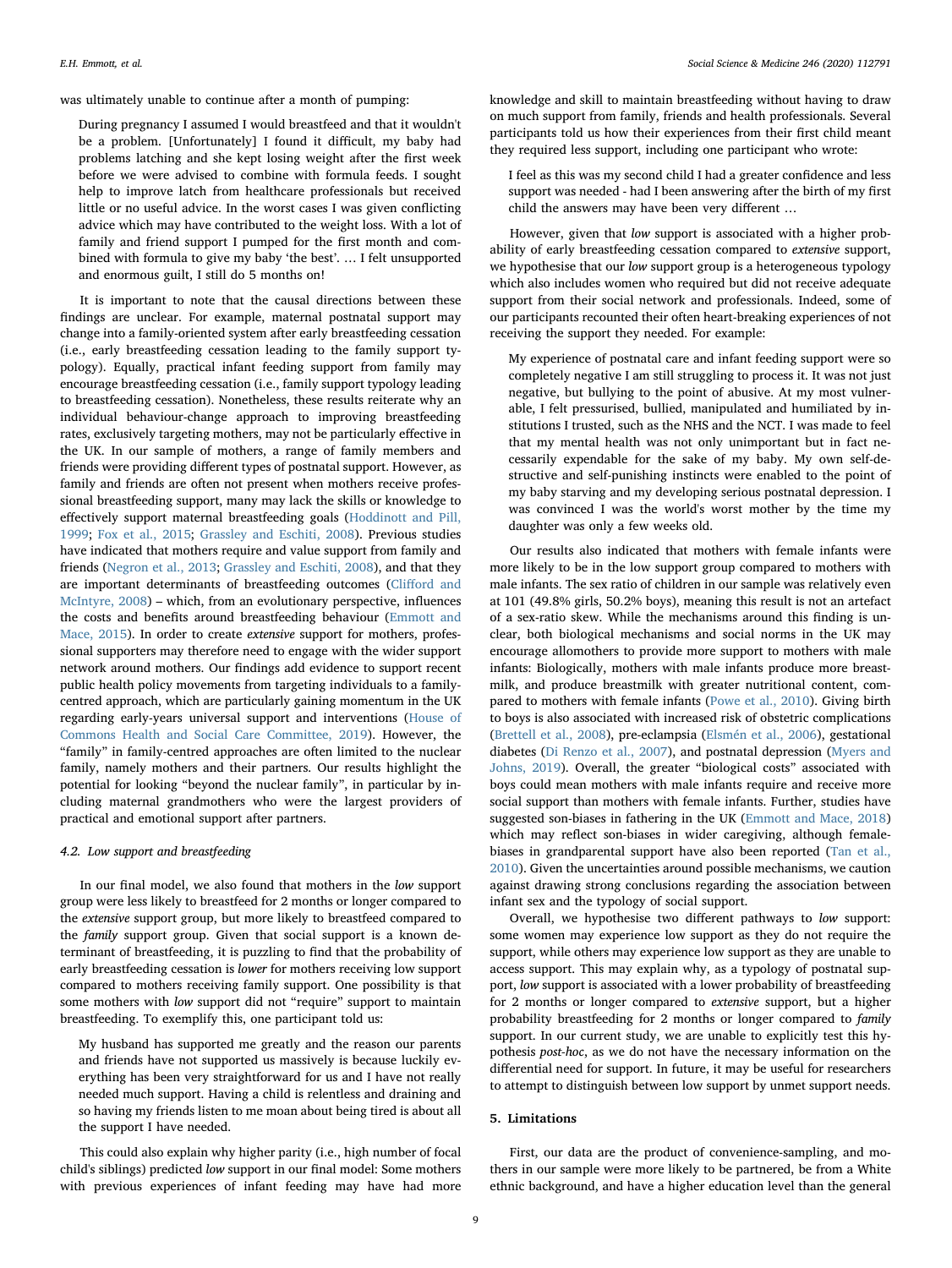UK population. Importantly, all mothers in our final sample had initiated breastfeeding. While we hope our findings are useful in informing research with mothers from more diverse backgrounds, our current findings should not be directly extrapolated to different groups of mothers in the UK and beyond. In future, we recommend researchers carry out purposive sampling, including targeting women who did not initiate breastfeeding, or targeting women from different ethnic backgrounds.

Second, the sources of support and the types of support in our study was pre-defined, meaning we may have overlooked key supporters and support behaviours. While our survey questions were theoretically informed, the typologies we have identified are limited by the supporters and support items included in our survey. To address this issue, future studies may benefit from social network mapping and analysis, with more observational and ethnographic studies clarifying what types of support mothers actually receive in the postnatal period.

Finally, our data was collected retrospectively, meaning there is a risk that self-reported support may be coloured by breastfeeding experience. Further, we lack granular information on the frequency/ timings of postnatal support, and for mothers who stopped breastfeeding before 2 months, it is unclear whether support came before or after breastfeeding cessation. Consequently, the causal pathways between the associations we find in this study are unclear. For instance, while receiving help with infant feeding may induce breastfeeding cessation, breastfeeding cessation may also create opportunities for supporters to provide help with infant feeding. Nonetheless, our study serves as the first step in understanding the broader postnatal support networks around mothers, and we hope researchers with opportunities for prospective data collection will build on our findings.

### 6. Conclusions

Our results add to a growing body of literature highlighting the importance of family, friends and health professionals in breastfeeding outcomes (Cliff[ord and McIntyre, 2008](#page-9-11)). Based on evolutionary anthropological theory, we predicted that long-term breastfeeding is dependent on extensive support from multiple individuals [\(Quinlan and](#page-10-17) [Quinlan, 2008](#page-10-17)). In support, we found that mothers with extensive postnatal support from family, friends and health professionals were most likely to breastfeed for 2 months or longer, compared to those with low support or family-biased support. As such, our findings reflect the importance of a family-centred approach to support breastfeeding in the UK, and the potential in looking "beyond the nuclear family.' Our results also indicate the need for the public health literature to take a more nuanced approach to social support, including consideration of the different forms of support and the differential impact they may have.

### Acknowledgements

We would like to thank all our participants who took part in our survey, who took their time to share important information about their lives with us. We would also like to thank Dr Susie Schaffnit and Eve Black, who tested, reviewed and provided feedback on an earlier version of our survey. Finally, we would like to acknowledge the Medical Research Council for part-funding this research, by funding Abigail E. Page (grant number MR/P014216/1).

# Appendix A. Supplementary information

Supplementary information to this article can be found online at [https://doi.org/10.1016/j.socscimed.2020.112791.](https://doi.org/10.1016/j.socscimed.2020.112791)

# References

<span id="page-9-0"></span>Allen, J., Hector, D., 2005. Benefits of breastfeeding. New South Wales Public Health

Bulletin 16 (4), 42–46. [https://doi.org/10.1071/nb05011.](https://doi.org/10.1071/nb05011)

- <span id="page-9-21"></span>Bolck, A., et al., 2004. Estimating latent structure models with categorical variables: onestep versus three-step estimators. Political Anal. 12 (1), 3–27. [https://doi.org/10.](https://doi.org/10.1093/pan/mph001) [1093/pan/mph001.](https://doi.org/10.1093/pan/mph001)
- <span id="page-9-1"></span>Bosi, A.T.B., et al., 2016. Breastfeeding practices and policies in WHO European region member states. Public Health Nutr. 19 (4), 753–764. [https://doi.org/10.1017/](https://doi.org/10.1017/S1368980015001767) [S1368980015001767](https://doi.org/10.1017/S1368980015001767).
- <span id="page-9-28"></span>Brettell, R., et al., 2008. Examination of the association between male gender and preterm delivery. Eur. J. Obstet. Gynecol. Reprod. Biol. 141 (2), 123–126. [https://doi.org/10.](https://doi.org/10.1016/j.ejogrb.2008.07.030) [1016/j.ejogrb.2008.07.030](https://doi.org/10.1016/j.ejogrb.2008.07.030).
- <span id="page-9-7"></span>Brown, A., 2016. What do women really want? Lessons for breastfeeding promotion and education. Breastfeed. Med. 11 (3), 102–110. [https://doi.org/10.1089/bfm.2015.](https://doi.org/10.1089/bfm.2015.0175) [0175.](https://doi.org/10.1089/bfm.2015.0175)
- <span id="page-9-3"></span>Brown, A., et al., 2016. Understanding the relationship between breastfeeding and postnatal depression: the role of pain and physical difficulties. J. Adv. Nurs. 72 (2), 273–282. <https://doi.org/10.1111/jan.12832>.
- <span id="page-9-2"></span>Burns, E., et al., 2010. A meta‐ethnographic synthesis of women's experience of breastfeeding. Matern. Child Nutr. 6 (3), 201–219. [https://doi.org/10.1111/j.1740-8709.](https://doi.org/10.1111/j.1740-8709.2009.00209.x) [2009.00209.x.](https://doi.org/10.1111/j.1740-8709.2009.00209.x)
- <span id="page-9-12"></span>Butte, N.F., King, J.C., 2005. Energy requirements during pregnancy and lactation. Public Health Nutr. 8 (7a), 1010–1027. <https://doi.org/10.1079/phn2005793>.
- <span id="page-9-15"></span>Cardenas, R.A., Major, D.A., 2005. Combining employment and breastfeeding: utilizing a work-family conflict framework to understand obstacles and solutions. J. Bus. Psychol. 20 (1), 31–51. <https://doi.org/10.1007/s10869-005-6982-0>.
- <span id="page-9-25"></span>Cisco, J., 2017. Who supports breastfeeding mothers? Hum. Nat. 28 (2), 231–253. <https://doi.org/10.1007/s12110-017-9286-y>.
- <span id="page-9-11"></span>Cliff[ord, J., McIntyre, E., 2008. Who supports breastfeeding? Breastfeed. Rev. 16 \(2\),](http://refhub.elsevier.com/S0277-9536(20)30010-1/sref11) 9–[19.](http://refhub.elsevier.com/S0277-9536(20)30010-1/sref11)
- <span id="page-9-30"></span>Di Renzo, G.C., et al., 2007. Does fetal sex affect pregnancy outcome? Gend. Med. 4 (1), 19–30. [https://doi.org/10.1016/s1550-8579\(07\)80004-0.](https://doi.org/10.1016/s1550-8579(07)80004-0)
- <span id="page-9-17"></span>Du, J., et al., 2019. Comparison of social complexity in two independent pastoralist societies. Behav. Ecol. Sociobiol. 73 (1), 4. [https://doi.org/10.1007/s00265-018-](https://doi.org/10.1007/s00265-018-2611-6) [2611-6.](https://doi.org/10.1007/s00265-018-2611-6)
- <span id="page-9-29"></span>Elsmén, E., et al., 2006. Fetal gender and gestational-age-related incidence of preeclampsia. Acta Obstet. Gynecol. Scand. 85 (11), 1285–1291. [https://doi.org/10.](https://doi.org/10.1080/00016340600578274) [1080/00016340600578274](https://doi.org/10.1080/00016340600578274).
- <span id="page-9-9"></span>Emmott, E.H., Mace, R., 2015. Practical support from fathers and grandmothers is associated with lower levels of breastfeeding in the UK Millennium Cohort Study. PLoS One 10 (7), e0133547. <https://doi.org/10.1371/journal.pone.0133547>.
- <span id="page-9-31"></span>Emmott, E.H., Mace, R., 2018. Why the Son-Bias in Fathering? Testing Sex-Differences in the Associations between Paternal Caregiving and Child Outcomes in England (Preprint). OSF Preprints[https://doi.org/10.31219/osf.io/q6fpx.](https://doi.org/10.31219/osf.io/q6fpx)
- <span id="page-9-13"></span>Emmott, E.H., Page, A.E., 2019. Alloparenting. In: Shackelford, T., Weekes-Shackelford, V. (Eds.), Encyclopedia of Evolutionary Psychological Science. Springer, Cham. [https://doi.org/10.1007/978-3-319-16999-6\\_2253-1](https://doi.org/10.1007/978-3-319-16999-6_2253-1).
- <span id="page-9-19"></span>Etikan, I., et al., 2015. Comparison of convenience sampling and purposive sampling. Am. J. Theor. Appl. Stat. 5 (1), 1–4. [https://doi.org/10.11648/j.ajtas.20160501.11.](https://doi.org/10.11648/j.ajtas.20160501.11)
- <span id="page-9-18"></span>[Faircloth, C., 2014. Intensive parenting and the expansion of parenting. In: Lee, E.,](http://refhub.elsevier.com/S0277-9536(20)30010-1/sref19) [Bristow, J., Faircloth, C., Macvarish, J. \(Eds.\), Parenting Culture Studies. Palgrave](http://refhub.elsevier.com/S0277-9536(20)30010-1/sref19) [Macmillan UK, London, pp. 25](http://refhub.elsevier.com/S0277-9536(20)30010-1/sref19)–50.
- <span id="page-9-16"></span>Fein, S.B., et al., 2008. Success of strategies for combining employment and breastfeeding. Pediatrics 122 (2), S56–S62. <https://doi.org/10.1542/peds.2008-1315g>.
- <span id="page-9-4"></span>Fomon, S.J., 2001. Infant feeding in the 20th century: formula and beikost. J. Nutr. 131 (2). [https://doi.org/10.1093/jn/131.2.409S.](https://doi.org/10.1093/jn/131.2.409S) 409S-20S.
- <span id="page-9-22"></span>Fop, M., Murphy, T.B., 2017. LCAvarsel: Variable Selection for Latent Class Analysis. R package version 1.1. Available from: [https://cran.r-project.org/package=LCAvarsel,](https://cran.r-project.org/package=LCAvarsel) Accessed date: 3 January 2020.
- <span id="page-9-6"></span>Fox, R., et al., 2015. UK women's experiences of breastfeeding and additional breastfeeding support: a qualitative study of Baby Café services. BMC Pregnancy Childbirth 15 (1), 147. [https://doi.org/10.1186/s12884-015-0581-5.](https://doi.org/10.1186/s12884-015-0581-5)
- <span id="page-9-26"></span>Grassley, J., Eschiti, V., 2008. Grandmother breastfeeding support: what do mothers need and want? Birth 35 (4), 329–335. [https://doi.org/10.1111/j.1523-536X.2008.](https://doi.org/10.1111/j.1523-536X.2008.00260.x) [00260.x.](https://doi.org/10.1111/j.1523-536X.2008.00260.x)
- <span id="page-9-8"></span>Guyer, J., et al., 2012. Mothers' breastfeeding experiences and implications for professionals. Br. J. Midwifery 20 (10), 724–733. [https://doi.org/10.12968/bjom.2012.20.](https://doi.org/10.12968/bjom.2012.20.10.724) [10.724](https://doi.org/10.12968/bjom.2012.20.10.724).
- <span id="page-9-20"></span>[Hagenaars, J.A., McCutcheon, A.L., 2002. Applied Latent Class Analysis. Cambridge](http://refhub.elsevier.com/S0277-9536(20)30010-1/sref26) [University Press, Cambridge.](http://refhub.elsevier.com/S0277-9536(20)30010-1/sref26)
- <span id="page-9-14"></span>Hawkins, S.S., et al., 2007. The impact of maternal employment on breast-feeding duration in the UK Millennium Cohort Study. Public Health Nutr. 10 (9), 891–896. <https://doi.org/10.1017/S1368980007226096>.
- <span id="page-9-5"></span>Hoddinott, P., Pill, R., 1999. Qualitative study of decisions about infant feeding among women in east end of London. BMJ 318 (7175), 30–34. [https://doi.org/10.1136/bmj.](https://doi.org/10.1136/bmj.318.7175.30) [318.7175.30](https://doi.org/10.1136/bmj.318.7175.30).
- <span id="page-9-10"></span>Hoddinott, P., et al., 2011. Global evidence synthesis and UK idiosyncrasy: why have recent UK trials had no significant effects on breastfeeding rates? Matern. Child Nutr. 7 (3), 221–227. <https://doi.org/10.1111/j.1740-8709.2011.00336.x>.
- <span id="page-9-27"></span>House of Commons Health and Social Care Committee, 2019. First 1000 Days of Life. Thirteenth Report of Session 2017-19. House of Commons (UK). Available from: [https://publications.parliament.uk/pa/cm201719/cmselect/cmhealth/1496/1496.](https://publications.parliament.uk/pa/cm201719/cmselect/cmhealth/1496/1496.pdf) [pdf,](https://publications.parliament.uk/pa/cm201719/cmselect/cmhealth/1496/1496.pdf) Accessed date: 3 January 2020.
- <span id="page-9-24"></span>Howard, C.R., et al., 2003. Randomized clinical trial of pacifier use and bottle-feeding or cupfeeding and their effect on breastfeeding. Pediatrics 111 (3), 511–518. [https://](https://doi.org/10.1542/peds.111.3.511) [doi.org/10.1542/peds.111.3.511.](https://doi.org/10.1542/peds.111.3.511)
- <span id="page-9-23"></span>Jiang, B., et al., 2015. Evaluation of the impact of breast milk expression in early postpartum period on breastfeeding duration: a prospective cohort study. BMC Pregnancy